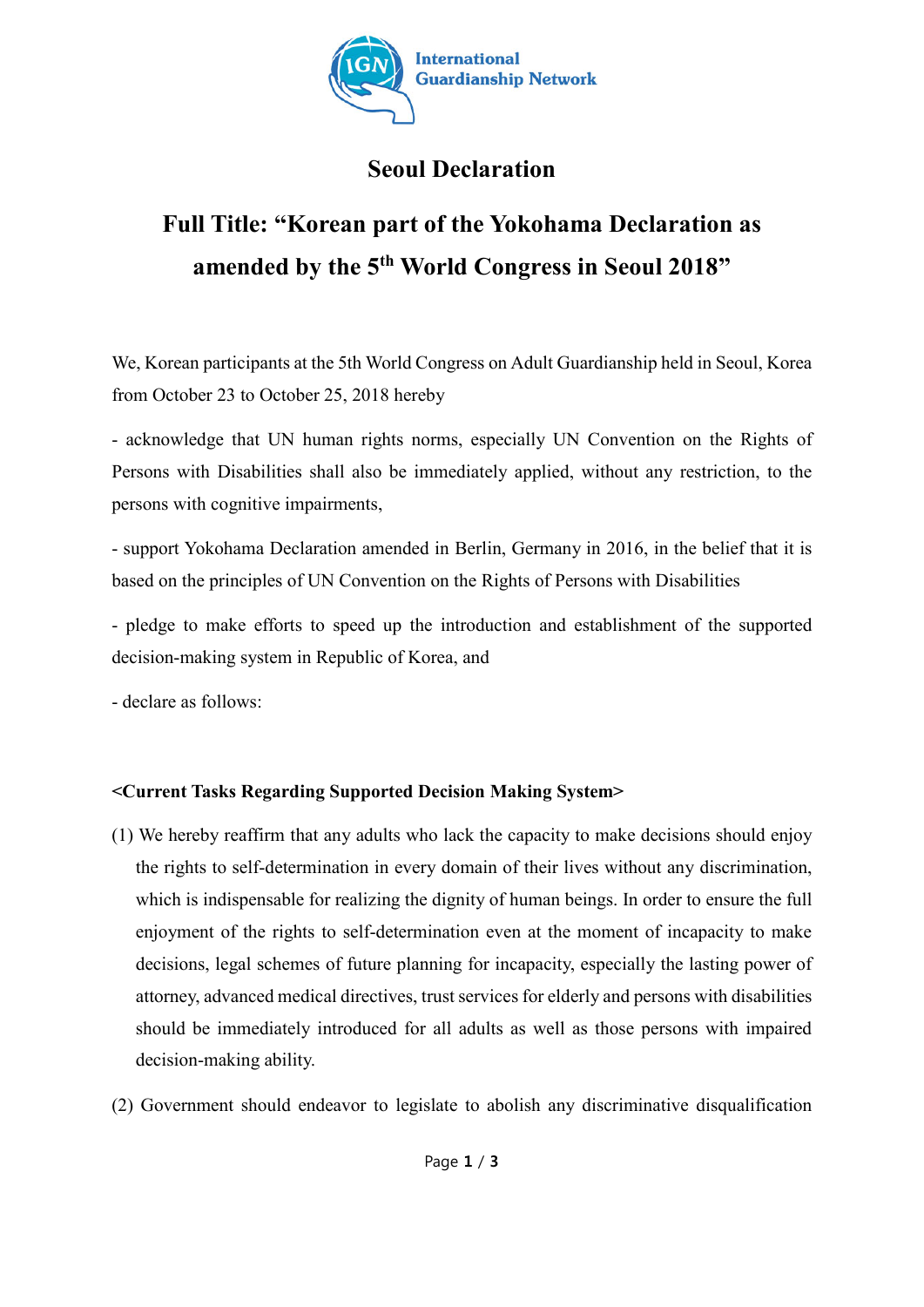

provisions which deprive or restrict the exercise of any right, social activities by reason of the commencement of full guardianship or psychosocial disabilities.

- (3) Supported decision-making system should be introduced to all persons with impaired decision-making ability, irrespective of whether they afford to use it or whether family members care for them. Regardless of whether they are named representatives, guardians, advocates or whatsoever, decision-making supporters of persons with cognitive impairments should exert their efforts to support them to make their own decisions rather than substitute their decision-makings even at the moment when persons with cognitive impairments are incapacitated.
- (4) Relevant legal and social systems should be re-organized, including an education for citizens in order to create a social environment where decision-making supporters of persons with cognitive impairments, regardless of whether they are named representatives, guardians, advocates or whatsoever, can discharge their duties in effective manners.

## **<Current Tasks Regarding Adult Guardianship System>**

Whereas we highly appreciate the efforts that family courts, public guardians subsidized by Ministry of Health and Welfare and professional guardians in Korea have respectively developed their practices in the light of decision-making supports for more than 5 years after the enforcement of the new adult guardianship, we nevertheless urge comprehensive overhaul of the current guardianship system and related legal systems for the adult guardianship system to be in accordance with a supported decision making system. The Following points should be taken into consideration at the time of reforming current adult guardianship system:

(1) In consideration of any possibility that the power and authority of legal representation granted to guardians may violate the right to self-determination of persons under guardianship, the guardianship should be commenced as a last resort, to the extent of necessity and in least restrictive ways so that the power and authority of guardians shall not violate the right of persons under guardianship to self-determination. Further, even when